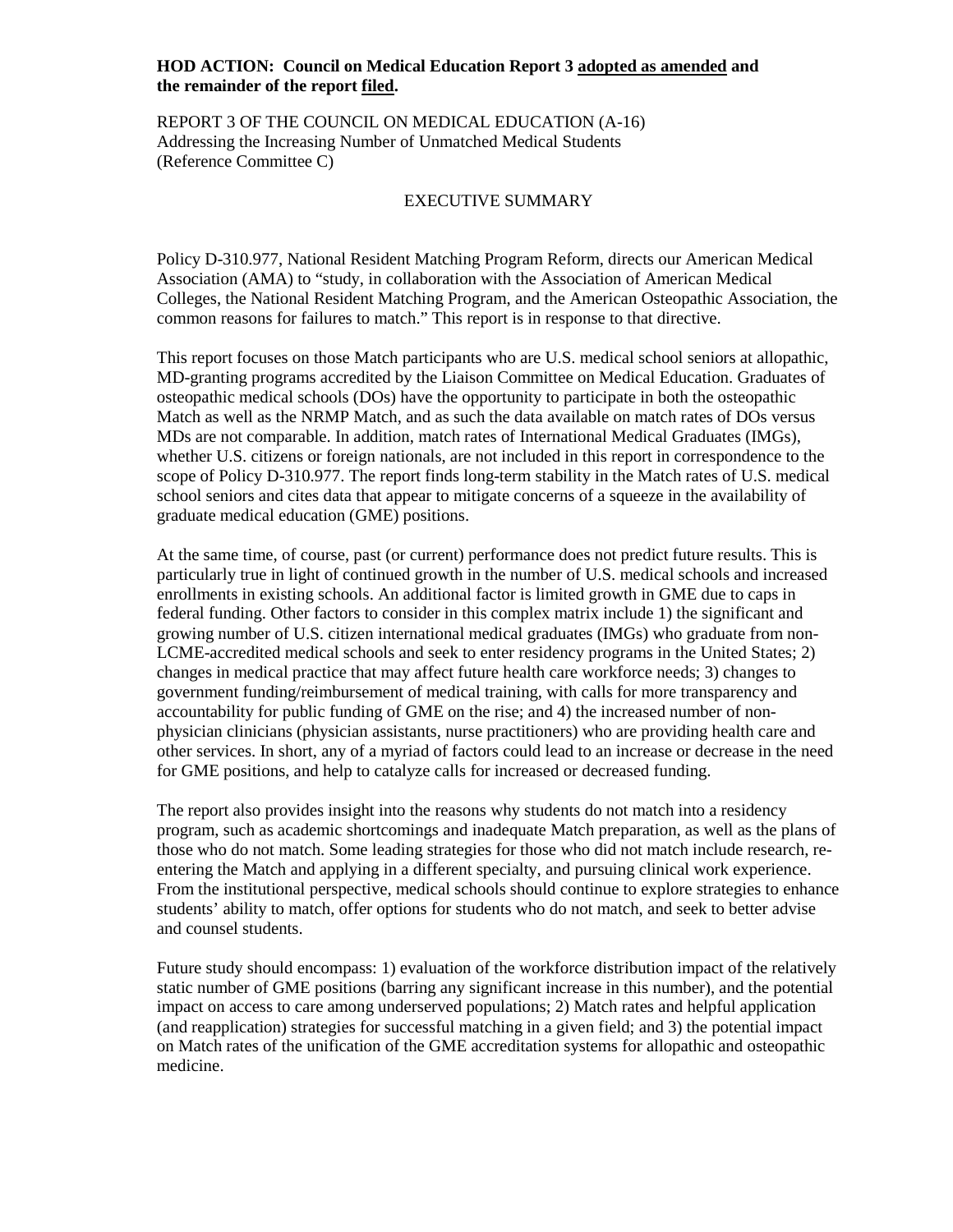# REPORT OF THE COUNCIL ON MEDICAL EDUCATION

CME Report 3-A-16

| Subject:     | Addressing the Increasing Number of Unmatched Medical Students |
|--------------|----------------------------------------------------------------|
|              | Presented by: Darlyne Menscer, MD, Chair                       |
| Referred to: | Reference Committee C<br>(Albert M. Kwan, MD, Chair)           |
|              |                                                                |

 Policy D-310.977, National Resident Matching Program Reform, directs our American Medical Association (AMA) to "study, in collaboration with the Association of American Medical Colleges, the National Resident Matching Program, and the American Osteopathic Association, the common reasons for failures to match." This report is in response to that directive. This policy was adopted at the 2015 Annual Meeting of the AMA House of Delegates. Testimony 7 at A-15 before Reference Committee C noted that the problem of unmatched medical students was<br>8 becoming more dire with the continued growth in enrollments in medical schools. Indeed, this was becoming more dire with the continued growth in enrollments in medical schools. Indeed, this was the topic of an educational session at A-15 hosted by the Academic Physicians Section (APS), with the goal of ensuring that medical students obtain needed guidance and counseling pre-Match and assistance with any post-Match problems, including advice on alternative career options, as needed. The AMA is committed to continued study and close monitoring of this issue—through the efforts of the Council on Medical Education and APS, among others—to ensure the highest possible return on the nation's investment in our future medical workforce. This report focuses on those Match participants who are U.S. medical school seniors at allopathic, MD-granting programs accredited by the Liaison Committee on Medical Education. Graduates of osteopathic medical schools (DOs) have the opportunity to participate in both the osteopathic Match as well as the NRMP Match, and as such the data available on match rates of DOs versus MDs are not comparable. In addition, match rates of International Medical Graduates (IMGs), whether U.S. citizens or foreign nationals, are not included in this report in correspondence to the scope of Policy D-310.977. BACKGROUND AND DATA *Historical Stability in Match Rates for U.S. Allopathic Medical School Seniors* Research by Sondheimer et al. in the December 8, 20[1](#page-15-0)5 issue of  $JAMA<sup>T</sup>$  may provide some reassurance to those who fear a rapid increase in the number of unmatched U.S. medical students. The authors note, "The percentage of US MD graduates entering GME the year of graduation has remained stable during the past decade despite an increase in the number of graduates." These conclusions were emphasized in an interview with the lead author, Henry Sondheimer,  $MD<sup>2</sup>$  $MD<sup>2</sup>$  $MD<sup>2</sup>$  "[I]n spite of the growth in U.S. MD graduates, the percent of graduates not beginning their GME the year they graduated has remained very stable around 3%." He adds that, after following the graduates for eight to 10 years after graduation, "more than 99% enter GME or begin practice in

© 2016 American Medical Association. All rights reserved.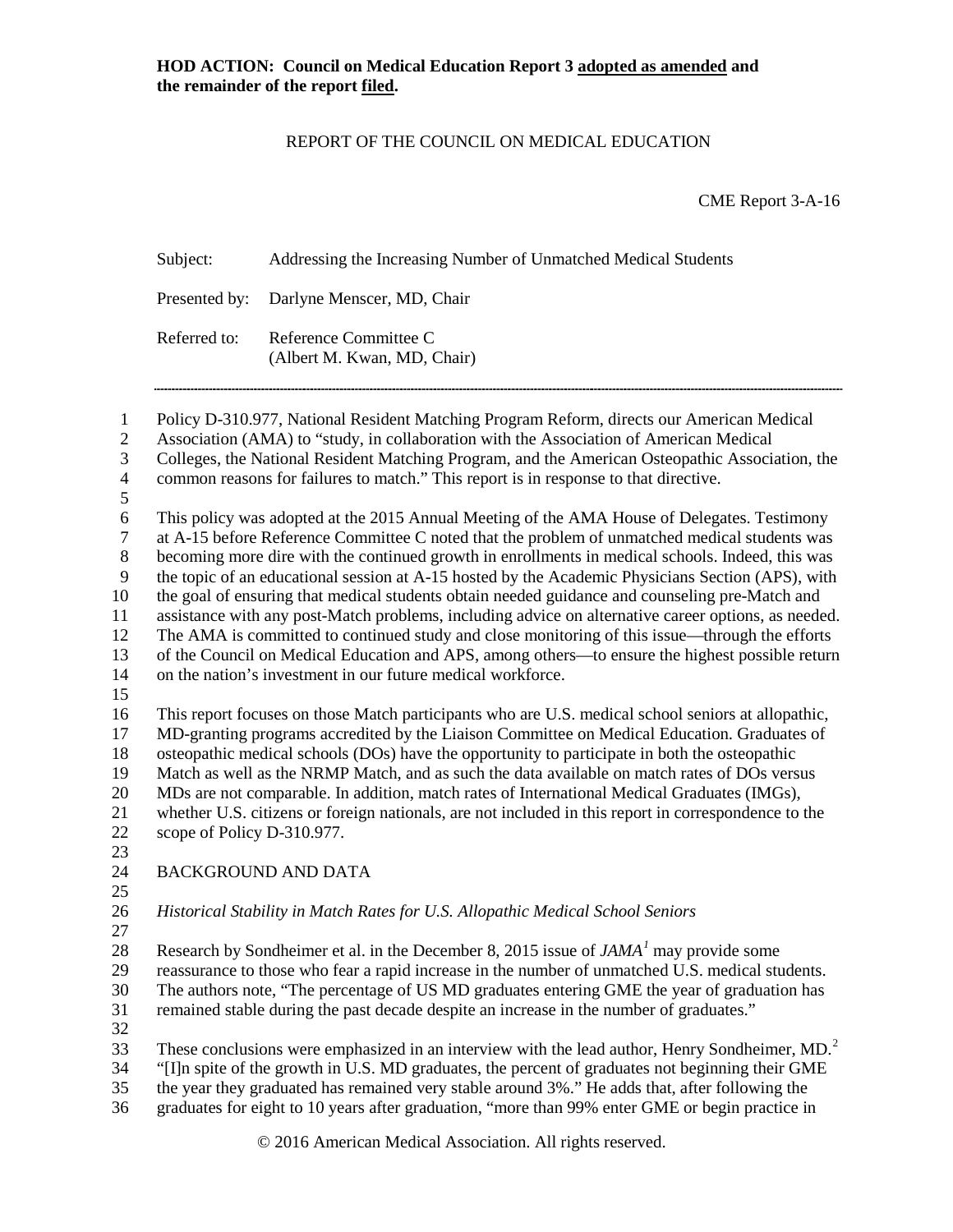some other way"—for example, those with a joint medical/dental degree may obtain a dental

residency slot versus a similar position in a medical residency.

3<br>4

4 The noteworthy long-term stability of Match rates for U.S. medical school seniors is corroborated<br>5 with data presented by Geoffrey Young, PhD, at the APS meeting in June 2015 in Chicago.<sup>3</sup> Dr. with data presented by Geoffrey Young, PhD, at the APS meeting in June 2015 in Chicago.<sup>[3](#page-15-2)</sup> Dr. Young, senior director, student affairs and programs, Association of American Medical Colleges (AAMC), noted that historical Match rates over the previous five years, 10 years and 30 years are 94.2%, 93.8%, and 93.4%.

As with any numbers, however, Match data can be misinterpreted and may lead to false

conclusions and perpetuate misperceptions if not analyzed in the proper context. A recent

Associated Press article, for example, titled "More Doctors Fail to Land Residency Positions After

13 School," states that "Most doctors who apply to participate in residency programs are matched with<br>14 particular hospitals or health care providers, but the percentage remaining unmatched has risen

 particular hospitals or health care providers, but the percentage remaining unmatched has risen 15 faster over the past decade than the percentage placed in residency programs."<sup>[4](#page-15-3)</sup> The article fails to

note, however, that the 75.2% overall Match rate [in 2015] is the highest since 2006, according to

NRMP data, and that U.S. seniors generally match at 94%, as noted above. The majority of the

25% not matching are IMGs. In short, the article implies one quarter of U.S. medical school

graduates cannot find a position, even though the Match rate for this segment is essentially stable

- and very high.
- 

 Further data that mitigate concerns of a GME squeeze come from a 2015 perspective piece in the *New England Journal of Medicine* authored by Mullan et al. of the George Washington University 24 Health Workforce Institute.<sup>[5](#page-15-4)</sup> Their analysis suggests that a continued surplus of GME positions versus U.S. medical school graduates—a total of 4,500 positions—is likely through 2023-2024. The authors note, "Although that figure represents a decrease in the gap between GME positions and graduates from 21.7% in 2014–2015 to 13.5% in 2023–2024, the number of GME positions 28 available will continue to substantially exceed the number of U.S. medical graduates seeking them.<br>29 This enduring gap suggests that any current or foreseeable failure of U.S. graduates to obtain This enduring gap suggests that any current or foreseeable failure of U.S. graduates to obtain residency positions is not attributable to a lack of positions." They go on to state, "The primary goal of public GME support . . . is to produce trained physicians to meet the country's health care needs and not to fulfill the personal preferences of individual graduates for the specialties of their choice. Although the GME gap will narrow slowly, it appears likely that there will be ample positions for all U.S. graduates over the next decade, assuming that this group will be given priority in residency selection. It would seem difficult to argue that Congress should fund more GME positions in order to create a larger margin for U.S. graduates." The authors also note, "Greater competition for residency opportunities may challenge U.S. medical students' traditional assumptions about specialty selection and give new importance to the advice about appropriate specialties provided by medical school faculty and advisors."

*Future Shock? The Complexity of Health Care Workforce Needs*

In spite of these data, it is important to remember that past (or current) performance does not

predict future results. This is particularly true in light of continued growth in the number of U.S.

medical schools (both allopathic and osteopathic) and increased enrollments in existing schools. An

additional factor is limited growth in GME due to caps in federal funding. Accordingly, the AMA

and other organizations, such as the Association of American Medical Colleges, support legislation

to increase federal funding of GME. A list of current proposed legislation to increase the number of

federally funded residency slots is available via the AAMC website at

aamc.org/advocacy/campaigns\_and\_coalitions/355904/gmebills.html.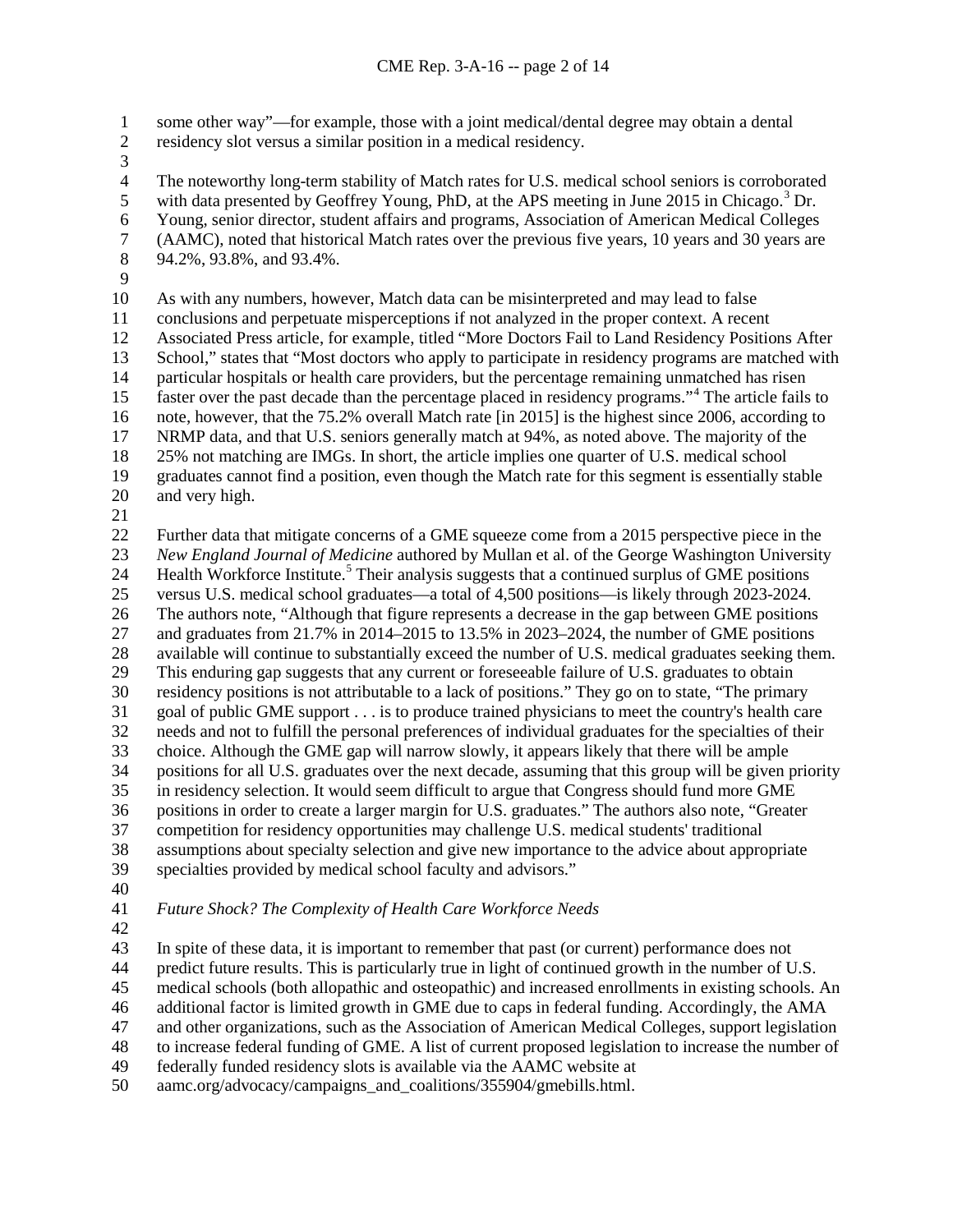Despite the cap, financial support of GME has continued over the last two decades from a number of sources, writes Edward Salsberg in a recent *Health Affairs* blog, "including funding from the 3 Health Resources and Services Administration for primary care programs, new teaching hospitals<br>4 eligible for Medicare GME, expanded funding for GME through the Veterans Health 4 eligible for Medicare GME, expanded funding for GME through the Veterans Health<br>5 Administration, state funding, and hospital self-funded positions." He notes that "this Administration, state funding, and hospital self-funded positions." He notes that "this growth has included entry positions into pipeline programs that lead to initial board certification. However, by percentage most of the growth in GME positions has been in hospital-based specialty and subspecialty continuing programs, where teaching hospitals have self-funded additional GME 9 positions 'over the cap."<sup>[6](#page-15-5)</sup> Other factors to note include the significant and growing number of U.S. citizen international medical graduates (IMGs) who graduate from non-LCME-accredited medical schools and seek to 13 enter residency programs in the United States—along with foreign national IMGs (although, as noted in the introduction, this report does not address this issue). Further, changes in medical noted in the introduction, this report does not address this issue). Further, changes in medical practice may affect future health care workforce needs. In addition, changes to government funding/reimbursement of medical training may occur, with calls for more transparency and [7](#page-15-6) accountability for public funding of GME on the rise.<sup>7</sup> An increased number of non-physician [8](#page-15-7) clinicians (physician assistants, nurse practitioners $\delta$ ) are providing health care and other services, [9](#page-15-8) and the pace of medical practices hiring such clinicians has increased recently.<sup>9</sup> In short, workforce prediction is an inexact science (or art), due to the complexity and number of moving parts. Any of a myriad of factors could lead to an increase or decrease in the need for GME positions, and help to catalyze calls for increased or decreased funding. *Why Students do not Match* Data from the Liaison Committee on Medical Education (LCME) provide insight into the reasons provided by medical schools as to why their students did not match into a residency program. The 28 LCME Part II Annual Medical School Questionnaire from 2014-2015 (with responses from 141<br>29 schools) shows that academic shortcomings and inadequate Match preparation are two key reaso schools) shows that academic shortcomings and inadequate Match preparation are two key reasons for failure to match. 8c. For each student identified in Q8b who sought but did not find a residency position, select the main reason. (Select one reason for each student.) Students who did not find a residency position: # % Reason 174 51.3% The student's academic performance (eg, clinical grades) and/or USMLE scores were below the norm 77 22.7% The applications were limited to one specialty and did not include backup plans ("plan B" specialty) 66 19.5% Reason unknown by school 22 6.5% The number of applications was (relatively) limited Not having a backup plan ("plan B" specialty) may result from candidates' failure to fully and realistically evaluate their chances for matching into a given specialty field and/or residency program. Certain specialty fields of medicine offer attractive compensation and "controllable lifestyle," and as such are valued by medical school graduates as inviting career options. These fields also may have a limited number of positions, making them more competitive. The large and increasingly burdensome debt load many medical graduates face may also play a role in students'

decisions. Competition for placement into such fields is intense. Students who have not achieved

- 
-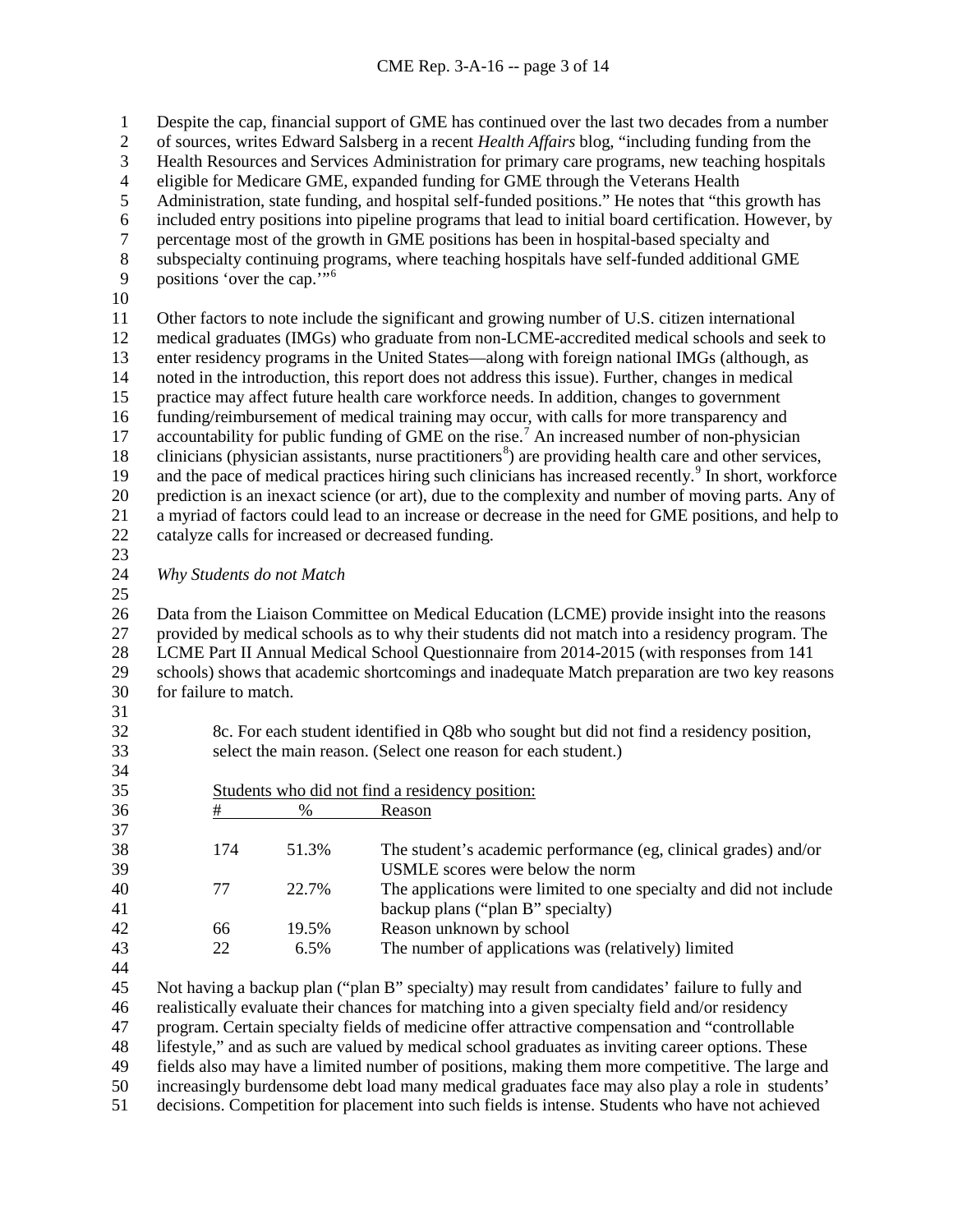high United States Medical Licensing Examination (USMLE) scores or class ranking may not be

- competitive applicants for such programs, and are likely to remain unmatched if their rank order
- lists include only highly competitive specialties.
- $\frac{4}{5}$

 In response to student concerns about the availability of positions, the number of residency 6 programs that the average student applies to has risen precipitously over the last few years, notes<br>
Titzhugh Mullan, MD, in a post in the *Medical Education Futures Study* newsletter. "The idea that Fitzhugh Mullan, MD, in a post in the *Medical Education Futures Study* newsletter. "The idea that we are running out of residency positions has become a popular and fear-invoking belief in medical schools with the result that senior medical students are applying to more and more residencies in the hope of not becoming losers in the perceived game of GME musical chairs." He adds that the average U.S. senior "applied to 47 (forty-seven!) residencies in 2015, up 20% in the last five 12 years. $10^{10}$  Student fears of not matching and desire for a residency in a remunerative and/or lifestyle-friendly field are two causes of this applications approach—despite research that this practice is not 16 effective.<sup>[11](#page-15-10)</sup> This in turn forces program directors to resort even more to using USMLE scores, grades and other quantitative criteria as a numeric cutpoint—rather than perform an in-depth review of every application, even though the USMLE score alone is not predictive of success in 19 residency.<sup>[12](#page-15-11)</sup> Students then react by submitting even more applications, and the situation continues to spiral. Another key source of data on unmatched medical students is the National Resident Matching Program (NRMP). A 2015 NRMP survey of Match applicants, presented at the 2015 AAMC 24 Annual Meeting,<sup>[13](#page-15-12)</sup> notes the following behaviors by unmatched U.S. MD seniors as compared to those who matched; these data show how unmatched students were less likely to engage in recommended strategies for matching and more likely to engage in counterproductive strategies

when developing their rank order lists of programs:

Matched Unmatched Behavior 92% 81% Ranked programs in order of preference 68% 77% Ranked all programs where they interviewed 77% 64% Ranked all programs willing to attend 65% 43% Ranked a mix of programs 48% 24% Ranked "safety-net" programs 36 2% 8% Ranked programs where they did not interview

A third data source is the 2015 Match/SOAP (Supplemental Offer and Acceptance Program)

Survey administered by the AAMC to 141 student affairs deans after the 2015 National Resident

Matching Program (NRMP) Match. A total of 97 of 141 schools (69%) completed the survey,

which collected data on the following three groups who participated in the 2015 Match and SOAP:

- 
- 1. 2015 U.S. MD seniors;
- 2. 2014 U.S. MD seniors who did not match in 2014 and delayed graduation until 2015; and
- 3. U.S. MDs who graduated between 2009 and 2014.
- 

 For the first group (2015 U.S. MD seniors), student affairs deans reported that 527 of 10,515 (7%) were unmatched to first-year GME positions by noon on March 16, 2015, and 254 of these

 remained without a position by March 27. Of the 254, 110 (46%) were previously discussed in a promotions committee during their time in medical school. Indeed, for those students, medical

schools "may need to re-examine their promotions standards, which may be a tough discussion," as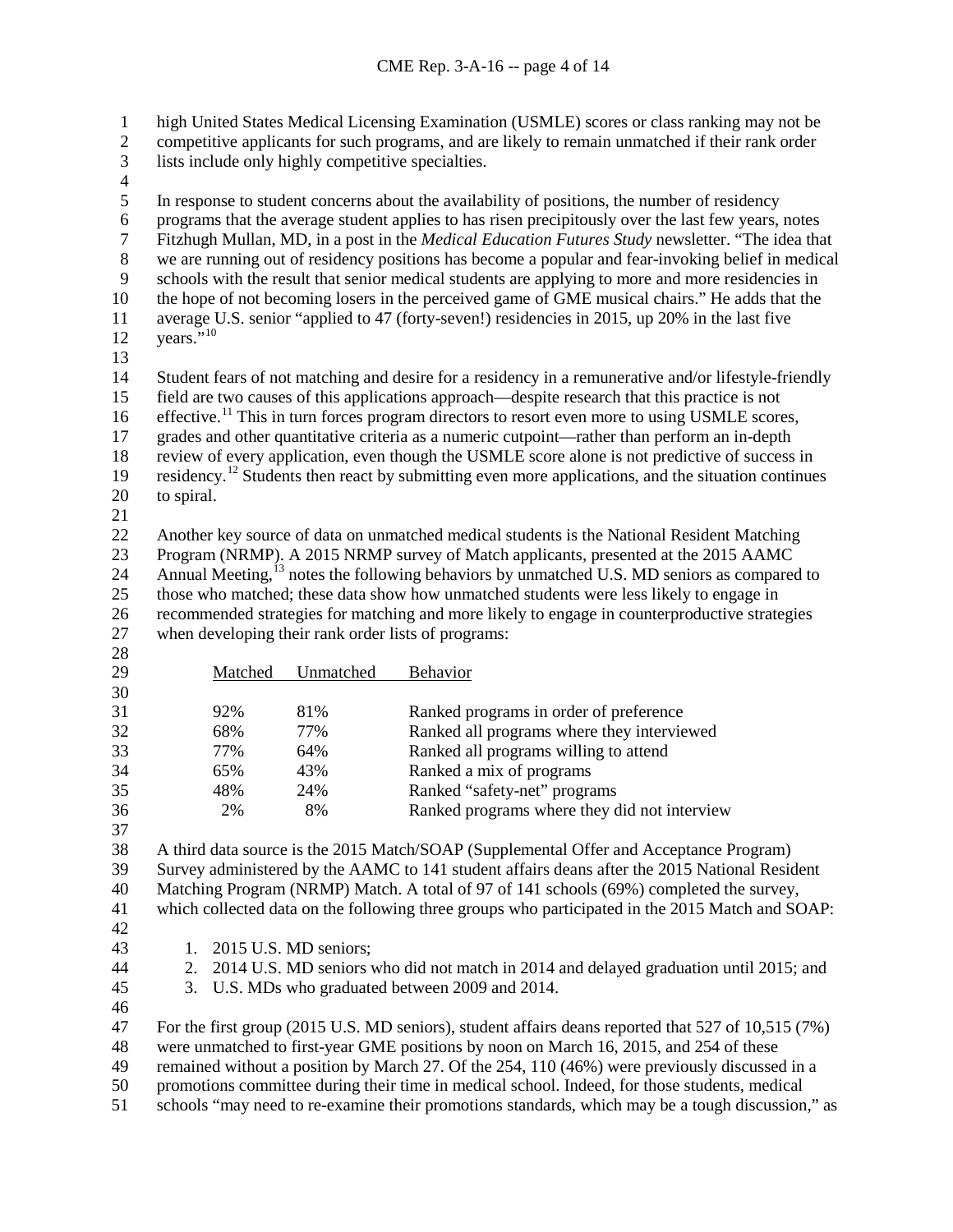| $\mathbf{1}$<br>$\boldsymbol{2}$ | described in an AMA Wire article. <sup>14</sup> "At some point, you need to help a student make an exit plan<br>[from medical school]'," said Dr. Young during his APS presentation, as quoted in the AMA Wire |                                                                                                                  |                                      |                                                                                                    |  |  |  |
|----------------------------------|----------------------------------------------------------------------------------------------------------------------------------------------------------------------------------------------------------------|------------------------------------------------------------------------------------------------------------------|--------------------------------------|----------------------------------------------------------------------------------------------------|--|--|--|
| 3                                | article.                                                                                                                                                                                                       |                                                                                                                  |                                      |                                                                                                    |  |  |  |
| $\overline{\mathcal{L}}$         |                                                                                                                                                                                                                |                                                                                                                  |                                      |                                                                                                    |  |  |  |
| 5<br>6<br>$\boldsymbol{7}$       | Additional survey data from the AAMC, as presented by Dr. Young, show the following reasons<br>for failure to match:                                                                                           |                                                                                                                  |                                      |                                                                                                    |  |  |  |
| $\,8\,$                          |                                                                                                                                                                                                                |                                                                                                                  |                                      |                                                                                                    |  |  |  |
| 9                                |                                                                                                                                                                                                                | 1. Low scores on a USMLE exam;<br>2. Not competitive for first choice specialty;                                 |                                      |                                                                                                    |  |  |  |
| 10                               | 3.                                                                                                                                                                                                             | Did not have an appropriate backup/alternate plan;                                                               |                                      |                                                                                                    |  |  |  |
| 11                               | 4.                                                                                                                                                                                                             | Did not follow guidance from faculty advisor or dean's office;                                                   |                                      |                                                                                                    |  |  |  |
| 12                               | 5.                                                                                                                                                                                                             | Poor interviewing/interpersonal skills;                                                                          |                                      |                                                                                                    |  |  |  |
| 13                               |                                                                                                                                                                                                                | 6. Did not rank enough programs; and/or                                                                          |                                      |                                                                                                    |  |  |  |
| 14<br>15                         | 7.                                                                                                                                                                                                             | Failed a USMLE exam                                                                                              |                                      |                                                                                                    |  |  |  |
| 16<br>17                         |                                                                                                                                                                                                                | Plans of Students Who Do Not Match                                                                               |                                      |                                                                                                    |  |  |  |
| 18                               |                                                                                                                                                                                                                |                                                                                                                  |                                      | As to the plans of students who are initially unmatched, the LCME Questionnaire of medical         |  |  |  |
| 19                               |                                                                                                                                                                                                                |                                                                                                                  | schools provides additional insight: |                                                                                                    |  |  |  |
| 20                               |                                                                                                                                                                                                                |                                                                                                                  |                                      |                                                                                                    |  |  |  |
| 21                               |                                                                                                                                                                                                                | 8d. For each student identified in Q8c who did not find a residency position, select the                         |                                      |                                                                                                    |  |  |  |
| 22<br>23                         | options that meet their future plans. (Select all that apply for each student.)                                                                                                                                |                                                                                                                  |                                      |                                                                                                    |  |  |  |
| 24                               | Students who did not match:                                                                                                                                                                                    |                                                                                                                  |                                      |                                                                                                    |  |  |  |
| 25                               |                                                                                                                                                                                                                | #                                                                                                                | $\%$                                 | <b>Future Plans</b>                                                                                |  |  |  |
| 26<br>27                         |                                                                                                                                                                                                                | 245                                                                                                              | 39.2%                                | Will search for a residency position for entry in 2016                                             |  |  |  |
| 28                               |                                                                                                                                                                                                                | 157                                                                                                              | 25.1%                                | Will continue searching for a residency position in 2015                                           |  |  |  |
| 29                               |                                                                                                                                                                                                                | 133                                                                                                              | 21.3%                                | Will seek employment, such as a research position                                                  |  |  |  |
| 30                               |                                                                                                                                                                                                                | 47                                                                                                               | 7.5%                                 | Plans unknown by school                                                                            |  |  |  |
| 31                               |                                                                                                                                                                                                                | 33                                                                                                               | 5.3%                                 | Will seek an additional degree                                                                     |  |  |  |
| 32<br>33                         |                                                                                                                                                                                                                | 10                                                                                                               | 1.6%                                 | Will seek a career outside of medicine                                                             |  |  |  |
| 34                               |                                                                                                                                                                                                                |                                                                                                                  |                                      | These data are reflected in the 2015 AAMC survey of student affairs deans, which describes the     |  |  |  |
| 35<br>36                         |                                                                                                                                                                                                                |                                                                                                                  |                                      | following strategies for unmatched 2015 seniors:                                                   |  |  |  |
| 37                               |                                                                                                                                                                                                                |                                                                                                                  |                                      |                                                                                                    |  |  |  |
| 38                               |                                                                                                                                                                                                                | Re-enter the Match next year                                                                                     |                                      |                                                                                                    |  |  |  |
| 39                               |                                                                                                                                                                                                                | Continue to seek a residency position for 2015<br>Re-enter the Match next year applying to a different specialty |                                      |                                                                                                    |  |  |  |
| 40                               | Pursue a research year                                                                                                                                                                                         |                                                                                                                  |                                      |                                                                                                    |  |  |  |
| 41                               |                                                                                                                                                                                                                |                                                                                                                  |                                      |                                                                                                    |  |  |  |
| 42                               |                                                                                                                                                                                                                |                                                                                                                  |                                      | The AAMC survey also analyzed the experiences of a second group of 2015 Match participants—        |  |  |  |
| 43                               | the 203 U.S. MD seniors of 2014 who did not match in 2014 and delayed graduation until 2015. Of                                                                                                                |                                                                                                                  |                                      |                                                                                                    |  |  |  |
| 44                               | these, 12 (6%) were unmatched to first year positions by March 16, 2015, and eight remained                                                                                                                    |                                                                                                                  |                                      |                                                                                                    |  |  |  |
| 45                               | without a position by March 27. Meanwhile, for a third group of 2015 Match participants—the 108                                                                                                                |                                                                                                                  |                                      |                                                                                                    |  |  |  |
| 46                               | U.S. MDs who graduated between 2009 and 2014—a total of 67 (63%) were matched into a first-                                                                                                                    |                                                                                                                  |                                      |                                                                                                    |  |  |  |
| 47                               | year position while 40 (37%) remained without a position. For this group, the leading strategies for                                                                                                           |                                                                                                                  |                                      |                                                                                                    |  |  |  |
| 48                               |                                                                                                                                                                                                                |                                                                                                                  |                                      | those who successfully matched included research $(25%)$ , re-entering the Match and applying in a |  |  |  |
| 49                               |                                                                                                                                                                                                                | different specialty (14%), and clinical work experience (13%).                                                   |                                      |                                                                                                    |  |  |  |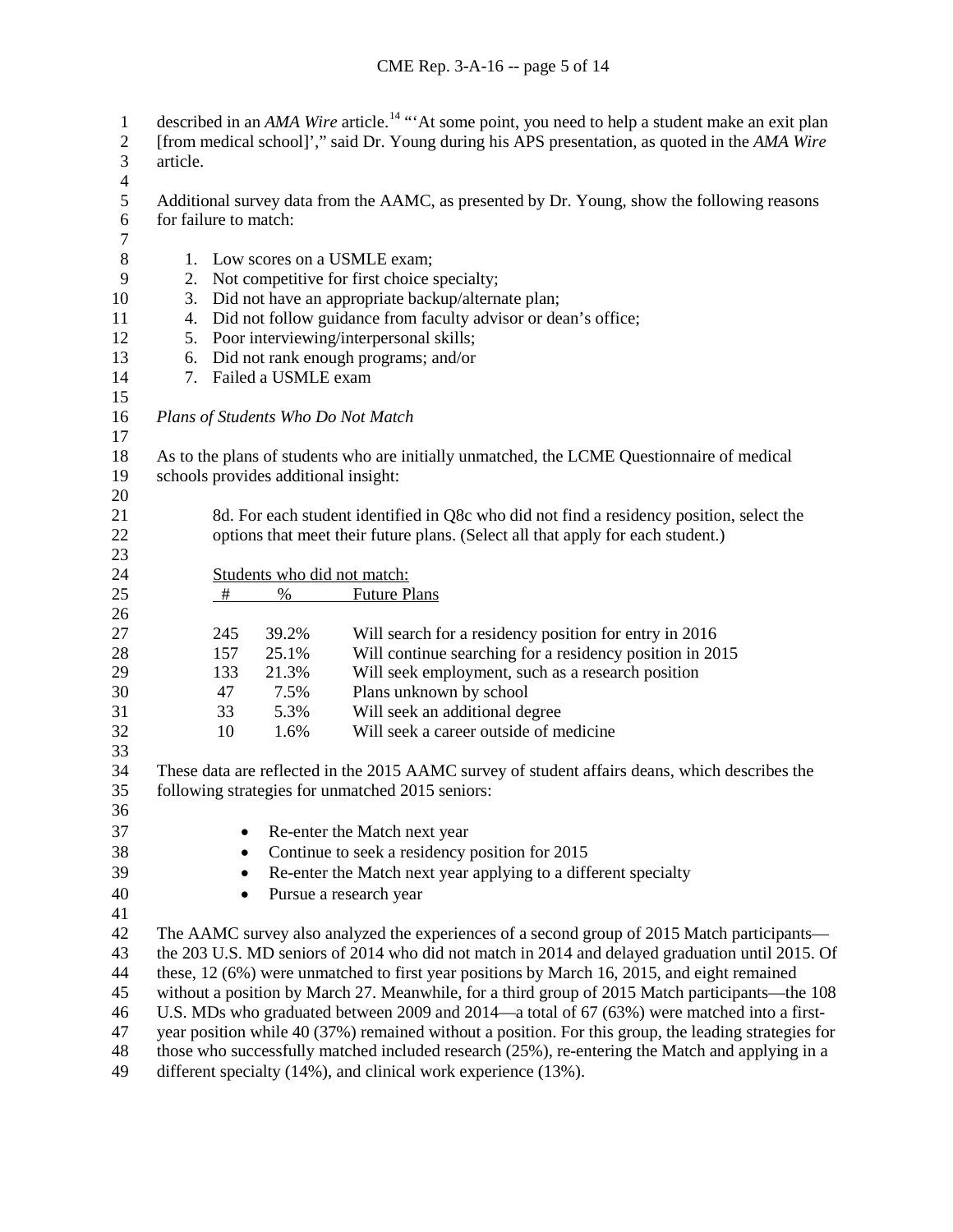*The Role of Medical Schools in Improving Match Rates* 

 Medical schools should continue to explore institutional strategies to enhance students' ability to 4 match, offer options for students who do not match, and seek to better advise and counsel students.<br>5 At the University of Illinois College of Medicine, for example, students, faculty, and staff At the University of Illinois College of Medicine, for example, students, faculty, and staff

6 collaborated to develop the Residency Preparedness Initiative, consisting of a longitudinal career<br>7 development course and loan interest assistance program.<sup>15</sup> The objectives of the course are that

development course and loan interest assistance program.<sup>[15](#page-15-14)</sup> The objectives of the course are that students: 1) demonstrate knowledge of various medical specialty/career options: 2) develop a

students: 1) demonstrate knowledge of various medical specialty/career options; 2) develop a

strategic plan for the Match or an alternative career path; 3) complete the Electronic Residency

 Application System documents (ERAS) and submit them in a timely manner (if applicable), and 4) match into a residency training program or secure alternative career plans upon graduation.

13 Another institutional strategy can be implemented earlier in the pipeline—i.e., during the medical<br>14 school admissions process. In her presentation to the APS, Betty Drees, MD, former APS liaison to school admissions process. In her presentation to the APS, Betty Drees, MD, former APS liaison to the Council on Medical Education, described how holistic medical school admissions may ultimately help improve Match rates.<sup>16</sup> This perspective is mirrored in a presentation by William McDade, MD, former chair of the Council on Medical Education, to the AMA Commission to End Health Care Disparities at its fall 2015 meeting. Dr. McDade also described the merits of a holistic residency candidate interview process, to deemphasize scores on standardized tests and give greater

 attention to other important qualities, "such as clinical reasoning, patient care, professionalism, and 21 ability to function as a member of a health care team."<sup>[17](#page-15-16)</sup>

- 
- *Concerns About Students Who Are Partially Matched*
- 

 Even those individuals who are matched into a residency program may be on a short-term "road to nowhere" if the position is only a preliminary or first graduate year (GY1) slot. The majority of specialty programs encompass the first-year preliminary training as "categorical," in that the 28 resident matches into the specialty program, not the preliminary position. However, some of these<br>29 one-vear positions remain as a prerequisite to enter another specialty program that requires one one-year positions remain as a prerequisite to enter another specialty program that requires one year of GME prior to entry (there also are some transitional year positions—although they do not guarantee further training in a specialty). In 2015, 2,573 U.S. seniors matched into preliminary or transitional year positions. At the end of SOAP, 605 additional preliminary or transitional year positions had been filled, although published data did not distinguish the type of applicant; i.e., we do not know how many of those positions were filled by U.S. seniors. U.S. seniors, however, comprised the majority of unmatched applicants who found positions in the SOAP (599, or 56.5%). 

 Some physicians who complete a preliminary year of residency training do not find a GY2 position. If these physicians are U.S. medical school graduates, one option is to obtain a license to practice medicine, without completing additional GME. In 35 of the 55 jurisdictions that issue licenses for medical practice (the 50 states, plus the District of Columbia, Guam, the Northern Mariana Islands, Puerto Rico and the U.S. Virgin Islands), U.S. medical school graduates may obtain a license to practice medicine with one year of GME (these requirements differ for 43 international medical graduates).<sup>[18](#page-15-17)</sup> Physicians who choose this option are not eligible for certification by a member board of the American Board of Medical Specialties, as they have not completed the required years of residency training. Obtaining hospital admitting privileges may also be challenging for this group, if not impossible, and receiving payments from insurers may be difficult as well. Finally, from a patient safety perspective, legitimate concerns may be raised about

the quality of care provided by such physicians.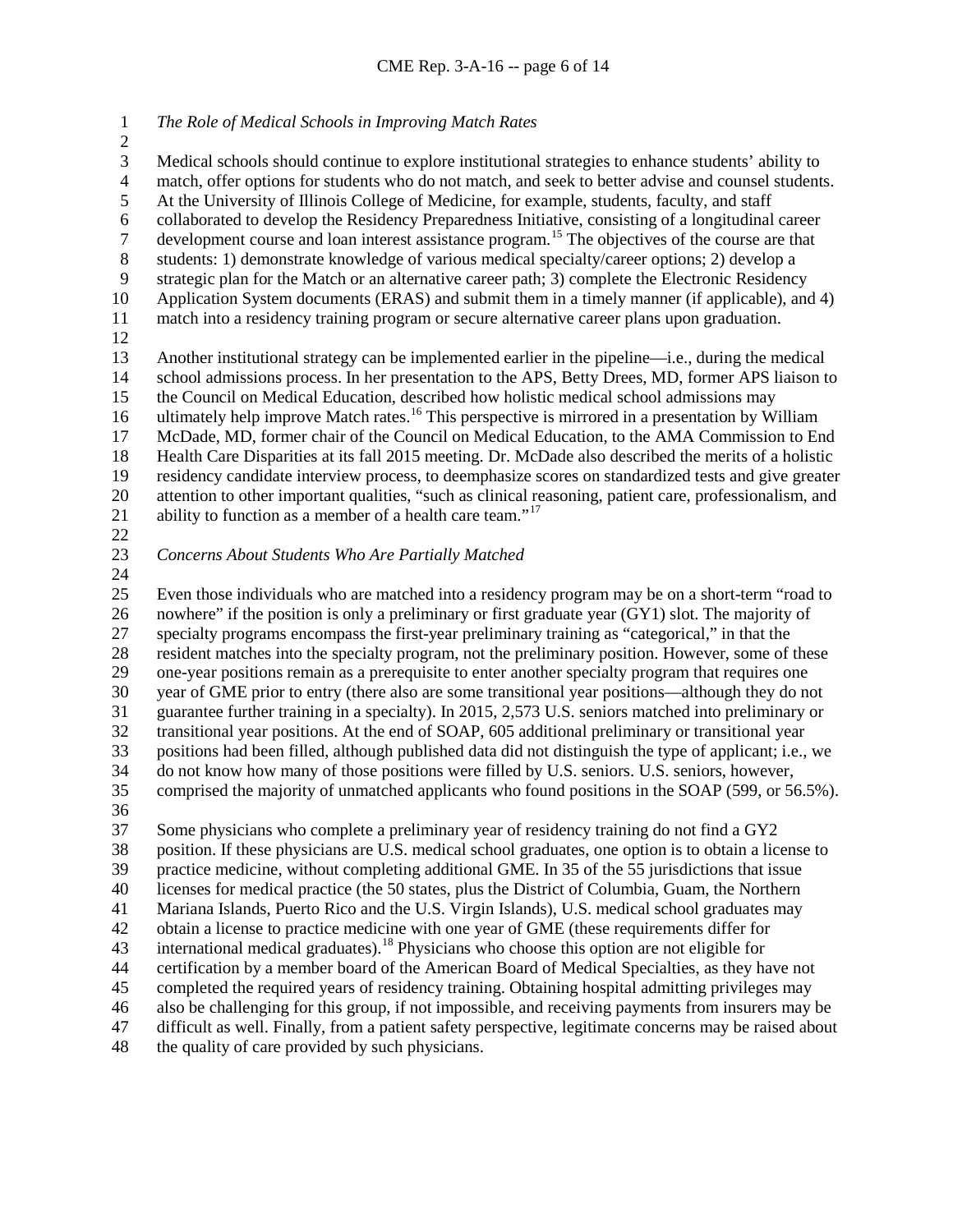*Bypassing the Match: The Assistant Physician Route* Three U.S. states (Arkansas, Kansas, and Missouri) have passed legislation to allow medical school graduates to practice as "assistant physicians" or "graduate registered physicians" under the supervision of a licensed physician in the state, without having completed any GME. Legislatures in Washington and Virginia considered but did not pass similar bills in 2016. While the laws in Arkansas and Missouri created new license categories for these individuals, Kansas' law established a process through which an individual can obtain a special permit to practice under physician supervision for a limited time. The stated rationale for these legislative efforts is both the need for primary care services in underserved areas and concerns about difficulty in matching into GME programs. The AMA and 13 other medical organizations are in opposition to such legislation, on the basis of patient safety and<br>14 ouality concerns about the inadequate preparation of new physicians who lack any exposure to quality concerns about the inadequate preparation of new physicians who lack any exposure to 15 GME but yet would be engaged in the practice of medicine.<sup>[19](#page-15-18)</sup> RELEVANT AMA POLICY At the AMA's 2015 Interim Meeting, the House of Delegates approved new policy that calls for the AMA to pursue a national public advocacy campaign to "educate the public on the definition and importance of graduate medical education, student debt and the state of the medical profession today and in the future." Such work is aligned with other AMA efforts, such as the SaveGME.org website, which is focused on advocacy to Congress. Currently, the AMA has a significant number of policies that address both Match policies and GME funding, as shown in the appendix to this report. 28 Of particular note is D-310.977, National Resident Matching Program Reform. This policy states<br>29 that our AMA will: that our AMA will: • Work with the NRMP to better inform applicants about the NRMP matching process; • Evaluate and comment on all proposals to modify the Match; • Request that the NRMP explore the possibility of including the Osteopathic Match in the NRMP Match; • Work with the NRMP and others to develop mechanisms that limit disparities within the residency application process and allow both flexibility and standard rules for applicants; and • Encourage the NRMP to study the effects of the Supplemental Offer and Acceptance Program on the number of residency spots not filled through the Main Residency Match and include stratified analysis by specialty and other relevant areas. The policy also calls on the AMA to work with other key stakeholders to: • Evaluate current data or propose new research on how many students graduating from U.S. medical schools each year do not enter into a U.S. residency program; how many never enter into a U.S. residency program; whether there is disproportionate impact on individuals of minority racial and ethnic groups; and what careers are pursued by those with an MD or DO degree who do not enter residency programs; • Study whether U.S. medical school graduates and IMGs who do not enter residency programs may be able to serve unmet national health care needs; and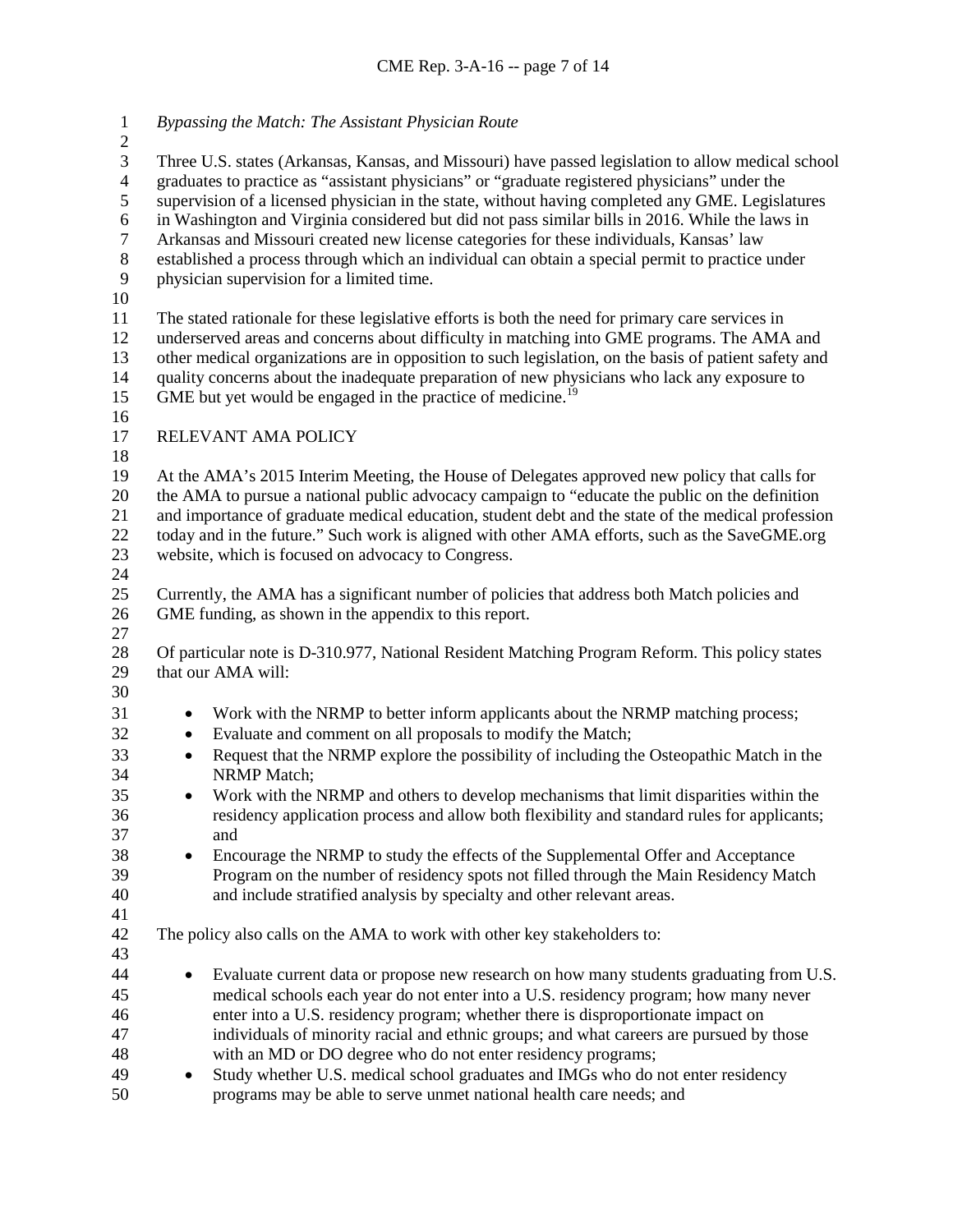- Evaluate the feasibility of a national tracking system for U.S. medical students who do not initially match into a categorical residency program.
	- SUMMARY AND RECOMMENDATIONS

 $\frac{3}{4}$ 

6 A second Council on Medical Education report, planned for the 2017 AMA Annual Meeting, will<br>7 address Policy D-310.977 (15): "Our AMA will discuss with the National Resident Matching address Policy D-310.977 (15): "Our AMA will discuss with the National Resident Matching Program, Association of American Medical Colleges, American Osteopathic Association, Liaison Committee on Medical Education, Accreditation Council for Graduate Medical Education, and other interested bodies potential pathways for reengagement in medicine following an unsuccessful match and report back on the results of those discussions." Aside from this work, one of the key areas to monitor will be the workforce distribution impact of the relatively static number of GME positions (barring any significant increase). Foreign national IMGs are more likely to practice in 14 underserved urban and rural communities<sup>[20](#page-15-19)</sup> despite state regulations that often serve to impede IMGs' licensure to practice medicine—e.g., through use of approved lists of foreign medical schools. If the increasing numbers of U.S. graduates displace IMGs from the Match over the next 10 or more years, then, fewer IMGs may be able to practice in underserved areas. Therefore, current health workforce shortages affecting underserved populations could be exacerbated if U.S. graduates do not fill that breach (although, from a global perspective, the "brain drain" would be reduced, which may result in improved access to care in less developed countries). The work of such organizations as ACGME-International is key in improving the standards of residency education and patient care in other countries.

 Additional research may also be warranted into the impact of applicants' race/ethnicity on Match outcomes. Indeed, the research by Sondheimer et al., cited earlier in this report, was developed in response to concerns in this regard. That study found that "Unplaced black, Hispanic, and non–US citizen graduates increased over time. Racial/ethnic minority graduates were consistently less likely to begin GME the year they graduated than whites. . . ." The authors also noted that, although nearly all graduates entered GME or began medical practice in the United States within six years after graduation, "The racial/ethnic differences seen at graduation diminished with time but remained statistically significant." Wider adoption of a holistic approach to both medical school admissions and the residency candidate interview process could help ameliorate this trend.

 Additional studies could examine in further detail the impact of IMGs and their Match behaviors. One previous study, in the *Journal of Graduate Medical Education*, "looked at differences in interview and ranking behaviors between matched and unmatched IMGs participating in the 2013 37 Match and explored strategic errors made by unmatched IMGs when creating rank order lists."<sup>[21](#page-15-20)</sup> The authors found that "Unmatched IMGs were more likely than matched IMGs to rank programs

at which they did not interview and to rank programs based on their perceived likelihood of

matching." They conclude, "The interview and ranking behaviors of IMGs can have far-reaching

consequences on their Match experience and outcomes." This study reinforces the experiences of

- U.S. medical school seniors, as outlined in this report.
- 

 Other research may focus on Match rates and helpful application (and reapplication) strategies for successful matching in a given field. For example, a recent study looked at the experiences of unmatched residency applicants in orthopedic surgery, one of the most competitive specialties to enter. The authors found that pursuing a preliminary internship or research fellowship in the year prior to reapplication to orthopedic surgery did not increase the success rate among such applicants. They conclude, "Success of reapplication into orthopaedic surgery may be less dependent on research or internship and more dependent on developing relationships with faculty at a local or

51 regional institution." $^{22}$  $^{22}$  $^{22}$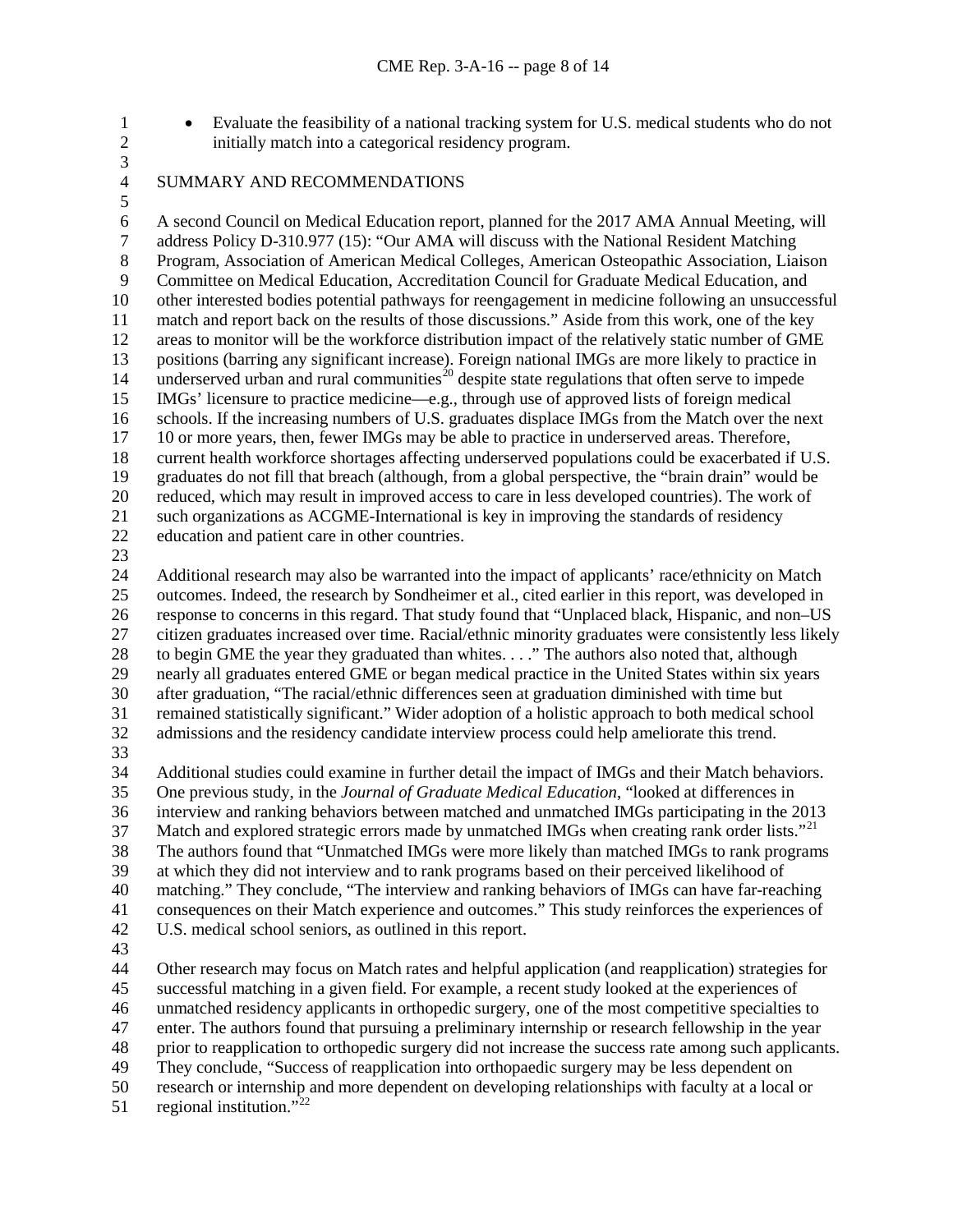For prospective and newly matriculated medical students, up-front disclosures on Match potential and a realistic assessment of career possibilities are needed. Students should be provided accurate data about graduation and Match rates, as well as projected Match rates for the institution. In the legal field, for example, entering students are informed that graduation is no guarantee of a career in law. A more informed perspective on future career prospects can also affect student borrowing 6 as well as lender practices. Although this is not currently an issue, the Department of Education is<br>7 beginning to look closely at this metric as a medical school outcome. In short, what does a medical beginning to look closely at this metric as a medical school outcome. In short, what does a medical school degree prepare one to do? Further, can one do anything else (that is, a non-clinical career) that would make going to medical school worth the investment? Finally, the potential impact on Match rates of the unification of the GME accreditation systems for allopathic and osteopathic medicine is another area for possible study. 13<br>14 The Council on Medical Education therefore recommends that the following recommendations be adopted and that the remainder of the report be filed. 17 1. That our AMA reaffirm D-305.967 (4) and (22), The Preservation, Stability and Expansion of Full Funding for Graduate Medical Education: "4. Our AMA will strenuously advocate for increasing the number of GME positions to address the future physician workforce 20 needs of the nation" and "22. Our AMA will advocate for the appropriation of<br>21 Congressional funding in support of the National Healthcare Workforce Comm Congressional funding in support of the National Healthcare Workforce Commission, established under section 5101 of the Affordable Care Act, to provide data and healthcare workforce policy and advice to the nation and provide data that support the value of GME to the nation." (Reaffirm HOD Policy) 2. That our AMA reaffirm Policy H-200.954 (4) (5) (6) (7), US Physician Shortage: "Our AMA: . . . (4) encourages medical schools and residency programs to consider developing admissions policies and practices and targeted educational efforts aimed at attracting physicians to practice in underserved areas and to provide care to underserved populations; (5) encourages medical schools and residency programs to continue to provide courses, clerkships, and longitudinal experiences in rural and other underserved areas as a means to support educational program objectives and to influence choice of graduates' practice locations; (6) encourages medical schools to include criteria and processes in admission of medical students that are predictive of graduates' eventual practice in underserved areas and with underserved populations; (7) will continue to advocate for funding from public and private payers for educational programs that provide experiences for medical students in rural and other underserved areas." (Reaffirm HOD Policy). 3. That our AMA reaffirm D-310.977 (11), National Resident Matching Program Reform: "Our AMA: . . . (11) will work with the Association of American Medical Colleges (AAMC), American Osteopathic Association (AOA), American Association of Colleges of Osteopathic Medicine (AACOM), and National Resident Matching Program (NRMP) to evaluate the current available data or propose new studies that would help us learn how many students graduating from US medical schools each year do not enter into a US residency program; how many never enter into a US residency program; whether there is disproportionate impact on individuals of minority racial and ethnic groups; and what careers are pursued by those with an MD or DO degree who do not enter residency programs." (Reaffirm HOD Policy).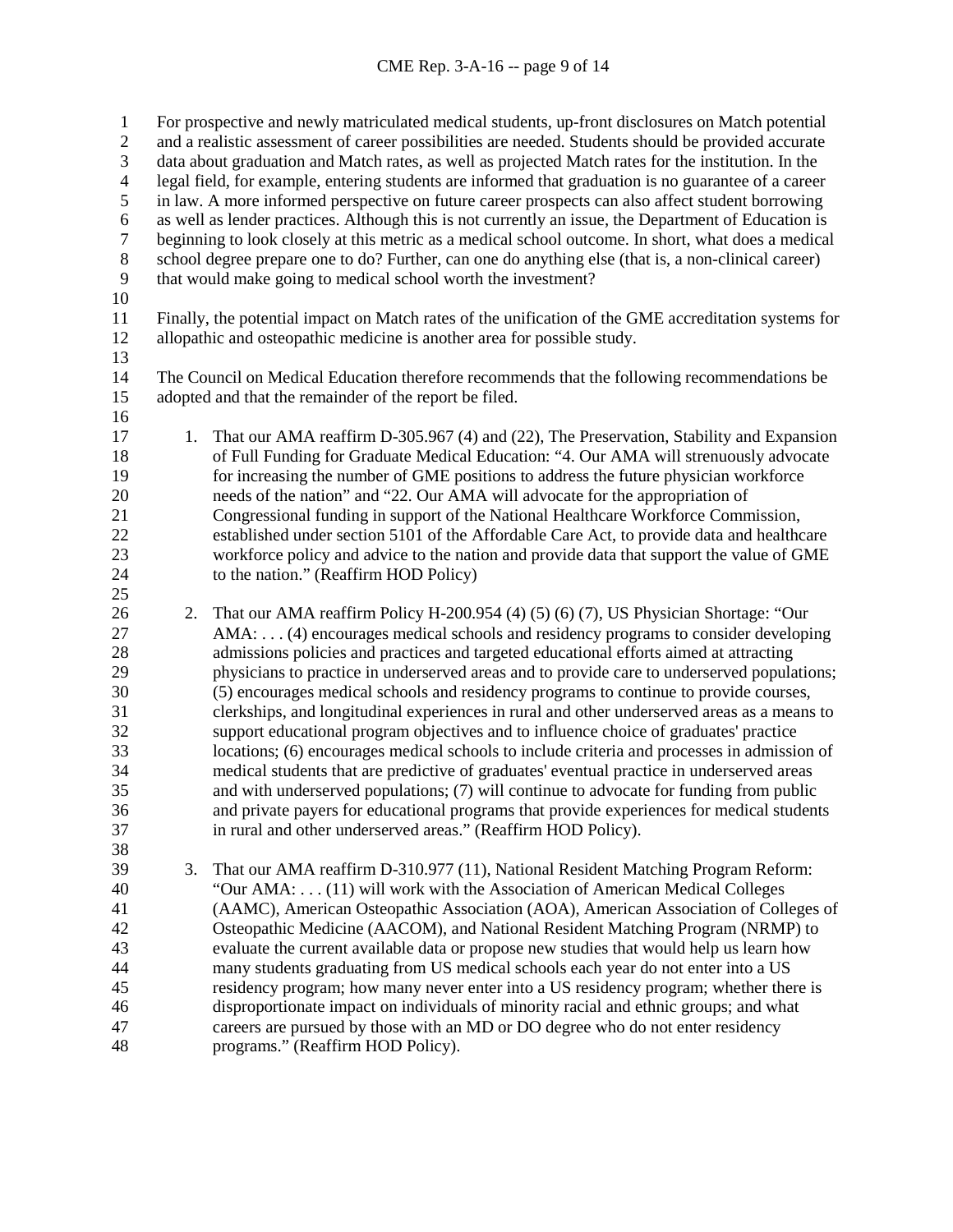- 1 4. That our AMA encourage the Association of American Medical Colleges to work with
- 2 U.S. medical schools to identify best practices, including career counseling, used by
- 3<br>
3 medical schools to facilitate successful matches for medical school seniors, and reduce the<br>
4 mumber who do not match. (Directive to Take Action). number who do not match. (Directive to Take Action).

Fiscal note: \$500 for staff time.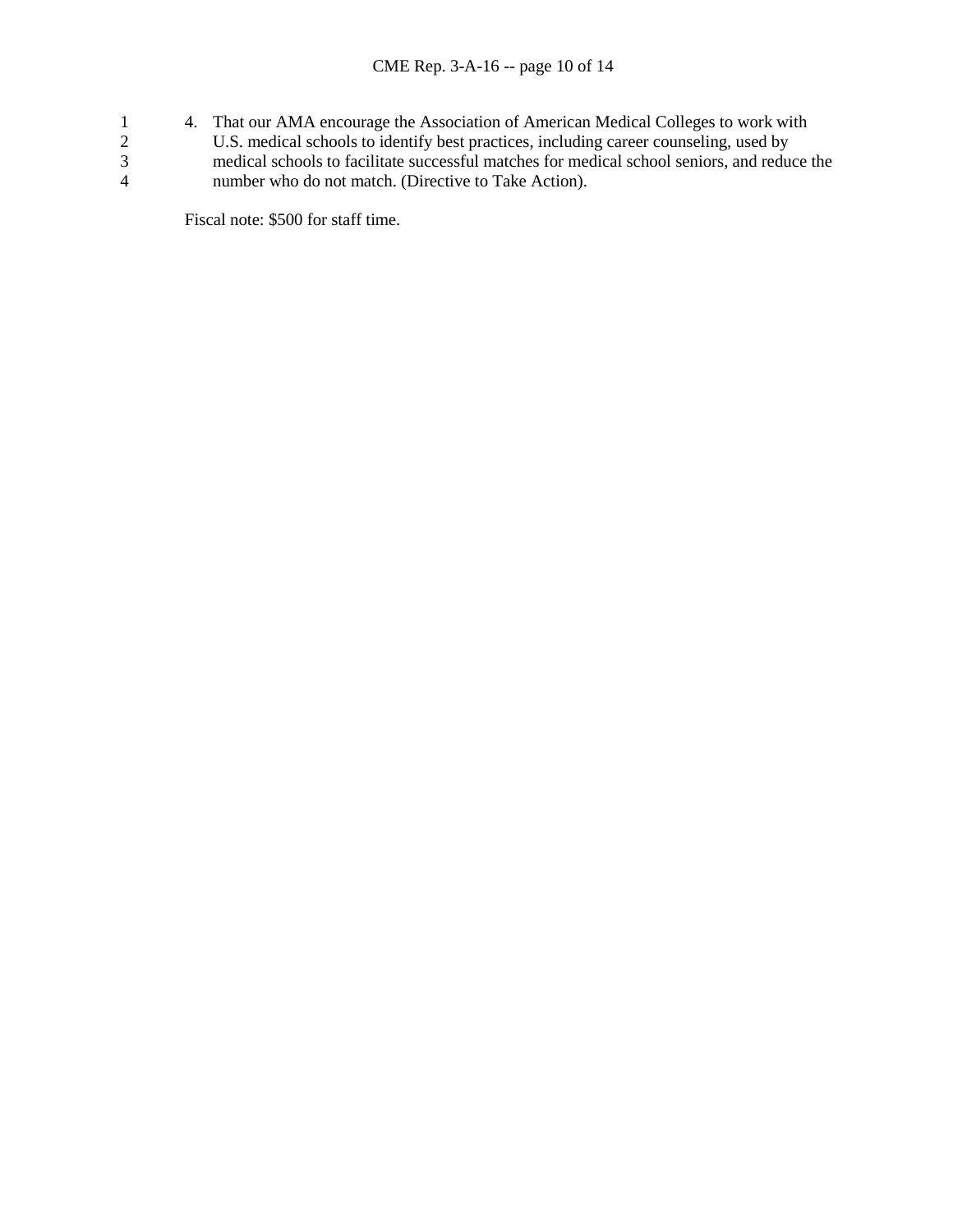## APPENDIX: RELEVANT AMA POLICIES

D-310.977 National Resident Matching Program Reform Our AMA:

(1) will work with the National Resident Matching Program to develop and distribute educational programs to better inform applicants about the NRMP matching process;

(2) will actively participate in the evaluation of, and provide timely comments about, all proposals to modify the NRMP Match;

(3) will request that the NRMP explore the possibility of including the Osteopathic Match in the NRMP Match;

(4) will continue to review the NRMP's policies and procedures and make recommendations for improvements as the need arises;

(6) does not support the current the "All-In" policy for the Main Residency Match to the extent that it eliminates flexibility within the match process;

(7) will work with the NRMP, and other residency match programs, in revising Match policy, including the secondary match or scramble process to create more standardized rules for all candidates including application timelines and requirements;

(8) will work with the NRMP and other external bodies to develop mechanisms that limit disparities within the residency application process and allow both flexibility and standard rules for applicant;

(9) encourages the National Resident Matching Program to study and publish the effects of implementation of the Supplemental Offer and Acceptance Program on the number of residency spots not filled through the Main Residency Match and include stratified analysis by specialty and other relevant areas;

(11) will work with the Association of American Medical Colleges (AAMC), American Osteopathic Association (AOA), American Association of Colleges of Osteopathic Medicine (AACOM), and National Resident Matching Program (NRMP) to evaluate the current available data or propose new studies that would help us learn how many students graduating from US medical schools each year do not enter into a US residency program; how many never enter into a US residency program; whether there is disproportionate impact on individuals of minority racial and ethnic groups; and what careers are pursued by those with an MD or DO degree who do not enter residency programs;

(12) will work with the AAMC, AOA, AACOM and appropriate licensing boards to study whether US medical school graduates and international medical graduates who do not enter residency programs may be able to serve unmet national health care needs;

(13) will work with the AAMC, AOA, AACOM and the NRMP to evaluate the feasibility of a national tracking system for US medical students who do not initially match into a categorical residency program;

(14) will study, in collaboration with the Association of American Medical Colleges, the National Resident Matching Program, and the American Osteopathic Association, the common reasons for failures to match; and

(15) will discuss with the National Resident Matching Program, Association of American Medical Colleges, American Osteopathic Association, Liaison Committee on Medical Education, Accreditation Council for Graduate Medical Education, and other interested bodies potential pathways for reengagement in medicine following an unsuccessful match and report back on the results of those discussions.

H-200.955 Revisions to AMA Policy on the Physician Workforce

It is AMA policy that: (1) any workforce planning efforts, done by the AMA or others, should utilize data on all aspects of the health care system, including projected demographics of both providers and patients, the number and roles of other health professionals in providing care, and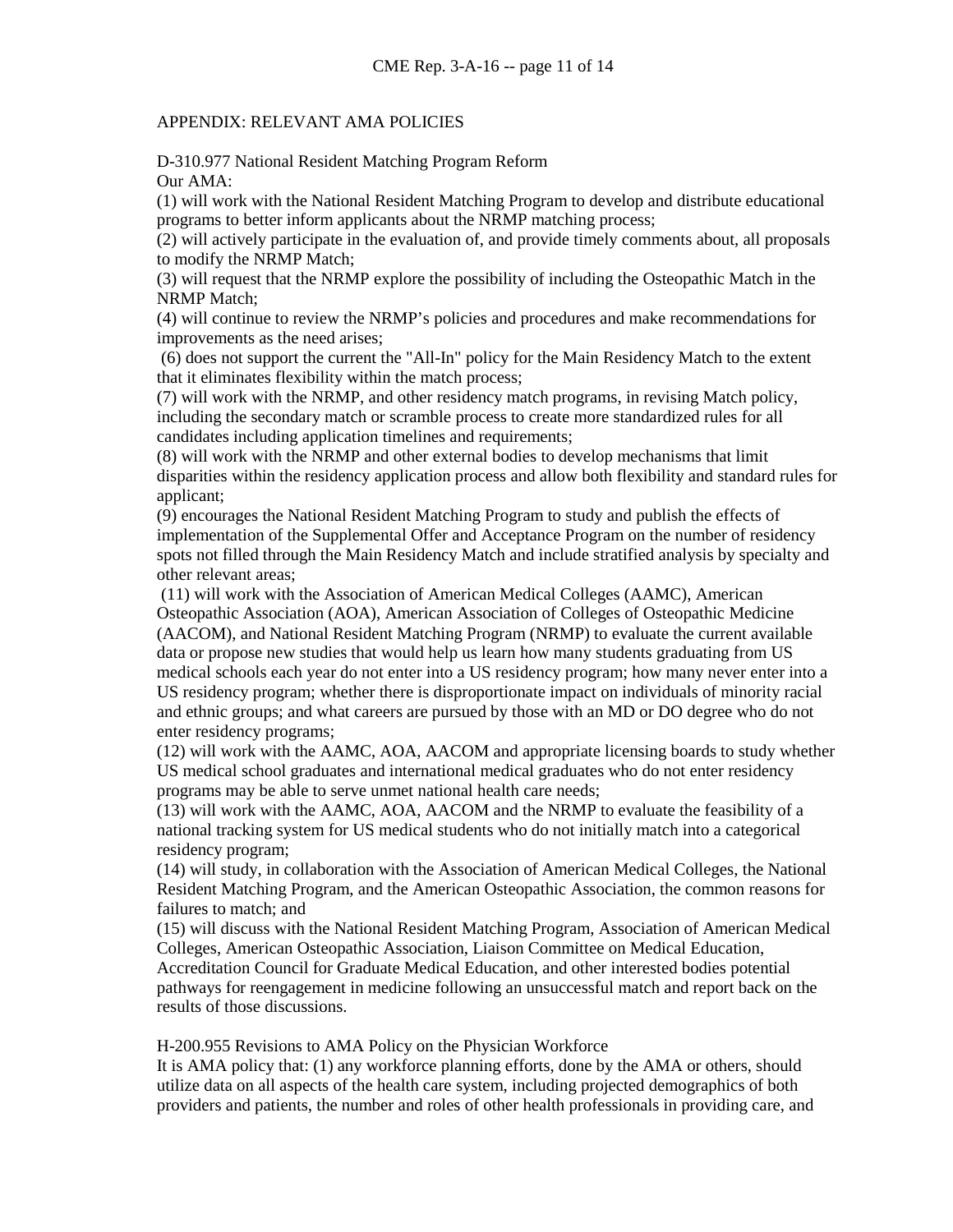practice environment changes. Planning should have as a goal appropriate physician numbers, specialty mix, and geographic distribution. (2) Our AMA encourages and collaborates in the collection of the data needed for workforce planning and in the conduct of national and regional research on physician supply and distribution. The AMA will independently and in collaboration with state and specialty societies, national medical organizations, and other public and private sector groups, compile and disseminate the results of the research. (3) The medical profession must be integrally involved in any workforce planning efforts sponsored by federal or state governments, or by the private sector. (4) In order to enhance access to care, our AMA collaborates with the public and private sectors to ensure an adequate supply of physicians in all specialties and to develop strategies to mitigate the current geographic maldistribution of physicians. (5) There is a need to enhance underrepresented minority representation in medical schools and in the physician workforce, as a means to ultimately improve access to care for minority and underserved groups. (6) There should be no decrease in the number of funded graduate medical education (GME) positions. Any increase in the number of funded GME positions, overall or in a given specialty, and in the number of US medical students should be based on a demonstrated regional or national need. (7) Our AMA will collect and disseminate information on market demands and workforce needs, so as to assist medical students and resident physicians in selecting a specialty and choosing a career.

H-305.929 Proposed Revisions to AMA Policy on the Financing of Medical Education Programs It is AMA policy that: (1) Since quality medical education directly benefits the American people, there should be public support for medical schools and graduate medical education programs and for the teaching institutions in which medical education occurs. Such support is required to ensure that there is a continuing supply of well-educated, competent physicians to care for the American public. (2) Planning to modify health system organization or financing should include consideration of the effects on medical education, with the goal of preserving and enhancing the quality of medical education and the quality of and access to care in teaching institutions are preserved. (3) Adequate and stable funding should be available to support quality undergraduate and graduate medical education programs. Our AMA and the federation should advocate for medical education funding. (4) Diversified sources of funding should be available to support medical schools' multiple missions, including education, research, and clinical service. Reliance on any particular revenue source should not jeopardize the balance among a medical school's missions. (5) All payers for health care, including the federal government, the states, and private payers, benefit from graduate medical education and should directly contribute to its funding. (6) Full Medicare direct medical education funding should be available for the number of years required for initial board certification. For combined residency programs, funding should be available for the longest of the individual programs plus one additional year. There should be opportunities to extend the period of full funding for specialties or subspecialties where there is a documented need, including a physician shortage. (7) Medical schools should develop systems to explicitly document and reimburse faculty teaching activity, so as to facilitate faculty participation in medical student and resident physician education and training. (8) Funding for graduate medical education should support the training of resident physicians in both hospital and non-hospital (ambulatory) settings. Federal and state funding formulas must take into account the resources, including volunteer faculty time and practice expenses, needed for training residents in all specialties in non-hospital, ambulatory settings. Funding for GME should be allocated to the sites where teaching occurs. (9) New funding should be available to support increases in the number of medical school and residency training positions, preferably in or adjacent to physician shortage/underserved areas and in undersupplied specialties.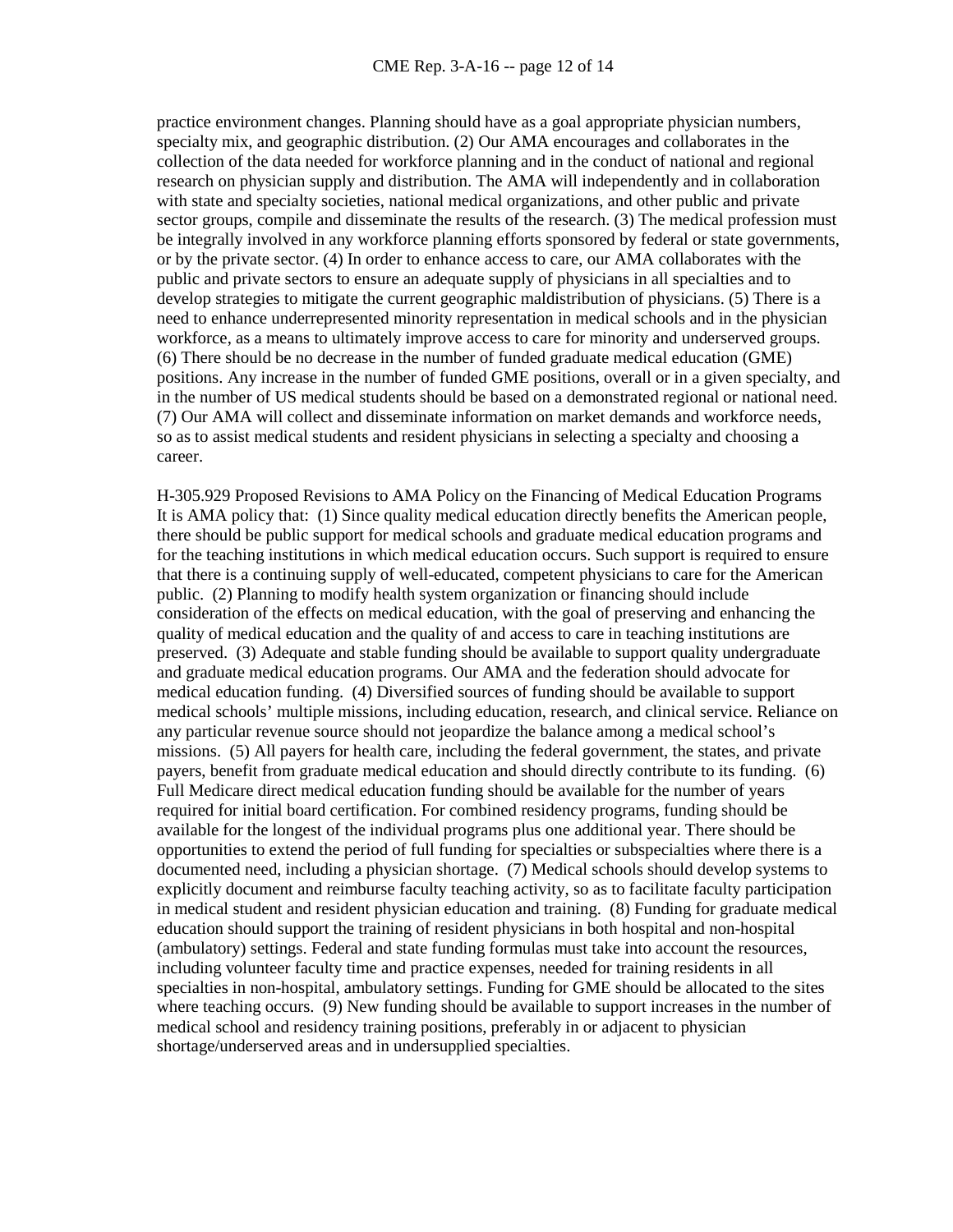D-305.967 The Preservation, Stability and Expansion of Full Funding for Graduate Medical Education

… 3. Our AMA will actively seek congressional action to remove the caps on Medicare funding of GME positions for resident physicians that were imposed by the Balanced Budget Amendment of 1997 (BBA-1997). ... 11. Our AMA: (A) recognizes that funding for and distribution of positions for GME are in crisis in the United States and that meaningful and comprehensive reform is urgently needed; (B) will immediately work with Congress to expand medical residencies in a balanced fashion based on expected specialty needs throughout our nation to produce a geographically distributed and appropriately sized physician workforce; and to make increasing support and funding for GME programs and residencies a top priority of the AMA in its national political agenda; and (C) will continue to work closely with the Accreditation Council for Graduate Medical Education, Association of American Medical Colleges, American Osteopathic Association, and other key stakeholders to raise awareness among policymakers and the public about the importance of expanded GME funding to meet the nation's current and anticipated medical workforce needs. ... 13. Our AMA will continue to strongly advocate that Congress fund additional graduate medical education (GME) positions for the most critical workforce needs, especially considering the current and worsening maldistribution of physicians. ... 19. Our AMA will continue to work with stakeholders such as Association of American Medical Colleges (AAMC), ACGME, AOA, American Academy of Family Physicians, American College of Physicians, and other specialty organizations to analyze the changing landscape of future physician workforce needs as well as the number and variety of GME positions necessary to provide that workforce. ... 22. Our AMA will advocate for the appropriation of Congressional funding in support of the National Healthcare Workforce Commission, established under section 5101 of the Affordable Care Act, to provide data and healthcare workforce policy and advice to the nation and provide data that support the value of GME to the nation.

## D-305.992 Accounting for GME Funding

Our AMA will encourage: (1) department chairs and residency program directors to learn effective use of the information that is currently available on Medicare funding accounting of GME at the level of individual hospitals to assure appropriate support for their training programs, and publicize sources for this information, including placing links on our AMA web site; and (2) hospital administrators to share with residency program directors and department chairs, accounting and budgeting information on the disbursement of Medicare education funding within the hospital to ensure the appropriate use of those funds for Graduate Medical Education.

#### D-305.958 Increasing Graduate Medical Education Positions as a Component to any Federal Health Care Reform Policy

2. Our AMA will work with the Centers for Medicare and Medicaid Services to explore ways to increase graduate medical education slots to accommodate the need for more physicians in the US.

#### H-310.917 Securing Funding for Graduate Medical Education

Our American Medical Association will: (1) continue to be vigilant while monitoring pending legislation that may change the financing of medical services (health system reform) and advocate for expanded and broad-based funding for graduate medical education (from federal, state, and commercial entities); and (2) continue to advocate for graduate medical education funding that reflects the physician workforce needs of the nation.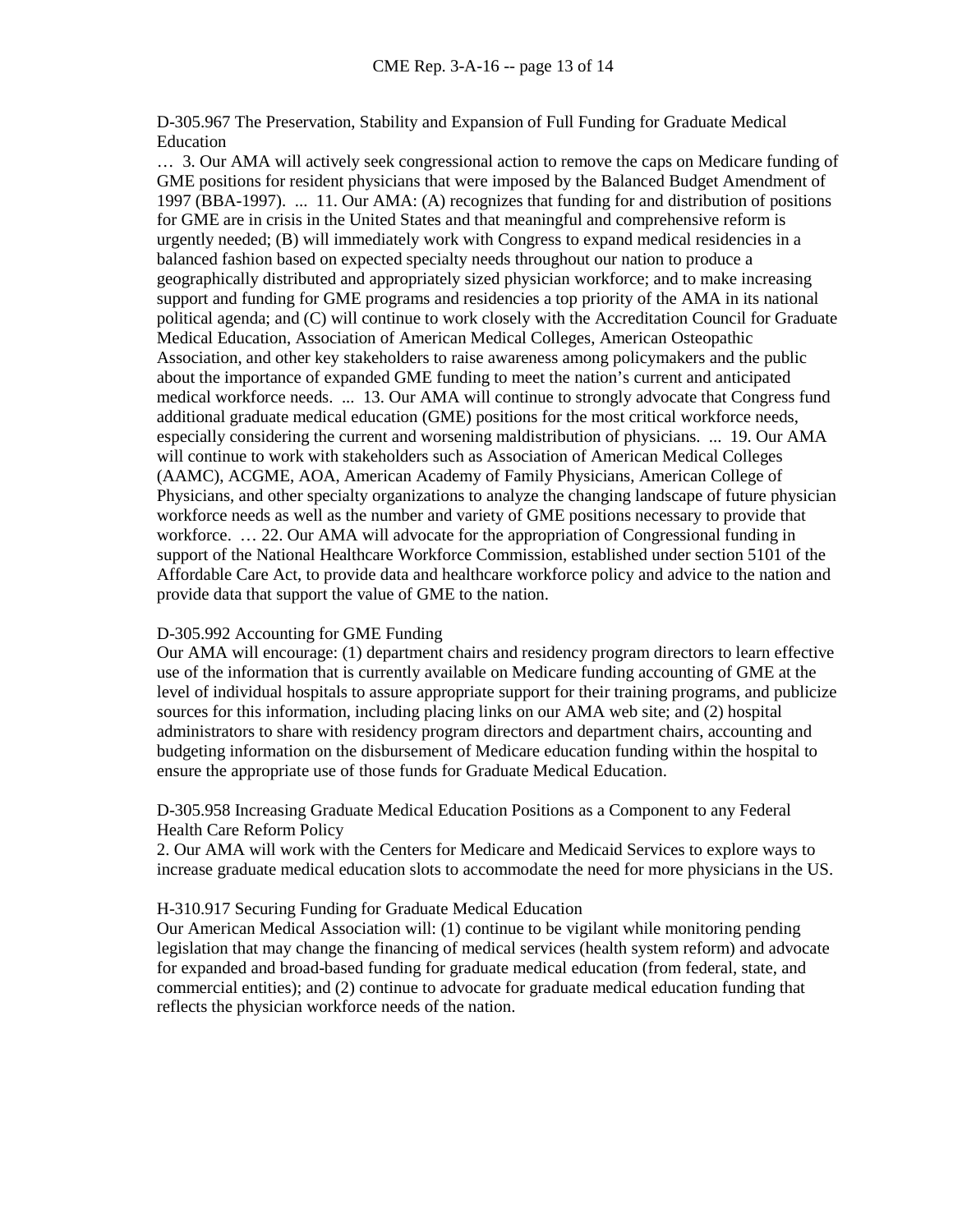#### **REFERENCES**

<sup>1</sup> Sondheimer HM, Xierali IM, Young GH, Nivet MA. Placement of US Medical School Graduates Into Graduate Medical Education, 2005 Through 2015. *JAMA*. 2015;314(22):2409-2410. Available at: [http://jama.jamanetwork.com/article.aspx?articleid=2474417.](http://jama.jamanetwork.com/article.aspx?articleid=2474417) Accessed December 16, 2015.

<sup>2</sup> Most Medical School Graduates Get The Resident Education Required For Licensure. MedicalResearch.com Interview with Henry Sondheimer, MD. Available at: http://medicalresearch.com/author-interviews/most-medical-school-graduates-get-the-graduate-educationrequired-for-licensure/19806/. Accessed December 16, 2015.

<sup>3</sup> Young GH. 2015 Match/SOAP. Presented at the AMA Academic Physicians Section (AMA-APS) meeting, June 2015, Chicago. Available at: [http://www.ama-assn.org/resources/doc/medical-schools/x-pub/a15-sms](http://www.ama-assn.org/resources/doc/medical-schools/x-pub/a15-sms-young.pdf)[young.pdf.](http://www.ama-assn.org/resources/doc/medical-schools/x-pub/a15-sms-young.pdf) Accessed December 16, 2015.

<sup>4</sup> More Doctors Fail to Land Residency Positions After School. Associated Press. December 12, 2015. Available at: [http://abcnews.go.com/US/wireStory/doctors-fail-land-residency-positions-school-35734080.](http://abcnews.go.com/US/wireStory/doctors-fail-land-residency-positions-school-35734080) Accessed December 21, 2015.

<sup>5</sup> Mullan F, Salsberg E, Weider K. Why a GME Squeeze Is Unlikely. *N Engl J Med* 2015; 373:2397-2399. Available at[: http://www.nejm.org/doi/full/10.1056/NEJMp1511707.](http://www.nejm.org/doi/full/10.1056/NEJMp1511707) Accessed December 21, 2015.

<sup>6</sup> Salsberg E. Update on Graduate Medical Education Positions. *Health Affairs* blog, December 17, 2015. Available at:

[http://healthaffairs.org/blog/2015/12/17/update-on-graduate-medical-education-positions/.](http://healthaffairs.org/blog/2015/12/17/update-on-graduate-medical-education-positions/) Accessed December 21, 2015.

 $7$  Graduate Medical Education That Meets the Nation's Health Needs. National Academy of Medicine, 2014. Available at[: http://iom.nationalacademies.org/Reports/2014/Graduate-Medical-Education-That-Meets-the-](http://iom.nationalacademies.org/Reports/2014/Graduate-Medical-Education-That-Meets-the-Nations-Health-Needs.aspx)[Nations-Health-Needs.aspx.](http://iom.nationalacademies.org/Reports/2014/Graduate-Medical-Education-That-Meets-the-Nations-Health-Needs.aspx) Accessed December 22, 2015.

<sup>8</sup> Van Vleet A, Paradise J. Tapping Nurse Practitioners to Meet Rising Demand for Primary Care. Kaiser Family Foundation, January 20, 2015. Available at: [http://kff.org/medicaid/issue-brief/tapping-nurse](http://kff.org/medicaid/issue-brief/tapping-nurse-practitioners-to-meet-rising-demand-for-primary-care/)[practitioners-to-meet-rising-demand-for-primary-care/.](http://kff.org/medicaid/issue-brief/tapping-nurse-practitioners-to-meet-rising-demand-for-primary-care/) Accessed February 2, 2016.

<sup>9</sup> Larson J. More Practices Hiring Non-physician Providers. *AMN Healthcare News*, April 21, 2014. https://www.amnhealthcare.com/latest-healthcare-news/more-practices-hiring-non-physician-providers/

<sup>10</sup> Mullan F. Misinformation About GME - Industrial Grade. *Medical Education Futures Study Newsletter*, December 18, 2015. Available at: [http://us2.campaign](http://us2.campaign-archive1.com/?u=b9850d25b4dd96dd60bf33f88&id=52f7b77fca)[archive1.com/?u=b9850d25b4dd96dd60bf33f88&id=52f7b77fca.](http://us2.campaign-archive1.com/?u=b9850d25b4dd96dd60bf33f88&id=52f7b77fca) Accessed December 21, 2015.

<sup>11</sup> Weissbart SJ, Kim SJ, Feinn RS, Stock JA. Relationship Between the Number of Residency Applications and the Yearly Match Rate: Time to Start Thinking About an Application Limit? *Journal of Graduate Medical Education,* March 2015, Vol. 7, No. 1, pp. 81-85. Available at: http://www.jgme.org/doi/abs/10.4300/JGME-D-14-00270.1. Accessed January 4, 2016.

<sup>12</sup> Prober CG, Kolars JC, First LR, Melnick DE. A Plea to Reassess the Role of United States Medical Licensing Examination Step 1 Scores in Residency Selection. *Academic Medicine*. January 2016: 91:1; pp. 12-15. Available at:

http://journals.lww.com/academicmedicine/Fulltext/2016/01000/A\_Plea\_to\_Reassess\_the\_Role\_of\_United\_ States.11.aspx. Accessed January 4, 2016.